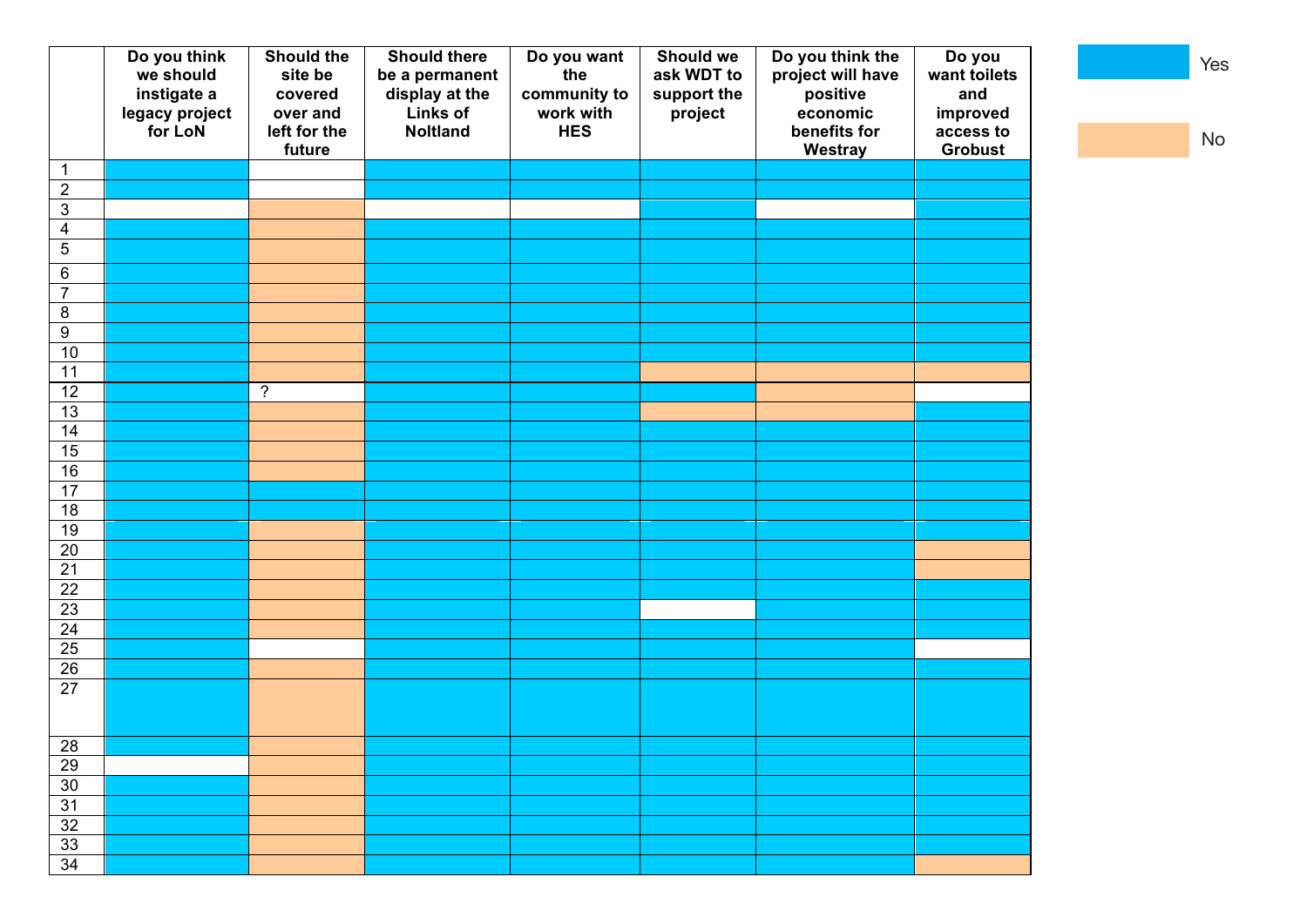| 35                                              |  |  |  |  |
|-------------------------------------------------|--|--|--|--|
|                                                 |  |  |  |  |
| $\frac{36}{37}$                                 |  |  |  |  |
|                                                 |  |  |  |  |
| $\frac{38}{39}$                                 |  |  |  |  |
| 40                                              |  |  |  |  |
| 41                                              |  |  |  |  |
| 42                                              |  |  |  |  |
| 43                                              |  |  |  |  |
| 44                                              |  |  |  |  |
| $\frac{45}{46}$                                 |  |  |  |  |
|                                                 |  |  |  |  |
| 47                                              |  |  |  |  |
| 48                                              |  |  |  |  |
| 49                                              |  |  |  |  |
| $50\,$                                          |  |  |  |  |
| $\frac{51}{52}$                                 |  |  |  |  |
|                                                 |  |  |  |  |
|                                                 |  |  |  |  |
|                                                 |  |  |  |  |
| $\frac{53}{54}$<br>$\frac{54}{55}$              |  |  |  |  |
| 56                                              |  |  |  |  |
| 57                                              |  |  |  |  |
| 58                                              |  |  |  |  |
| 59                                              |  |  |  |  |
| 60                                              |  |  |  |  |
| 61                                              |  |  |  |  |
| 62                                              |  |  |  |  |
| 63                                              |  |  |  |  |
| 64                                              |  |  |  |  |
| 65                                              |  |  |  |  |
| 66                                              |  |  |  |  |
| 67                                              |  |  |  |  |
| 68                                              |  |  |  |  |
| 69                                              |  |  |  |  |
|                                                 |  |  |  |  |
| $\frac{70}{71}$                                 |  |  |  |  |
|                                                 |  |  |  |  |
| $\frac{72}{73}$ $\frac{73}{74}$ $\frac{75}{76}$ |  |  |  |  |
|                                                 |  |  |  |  |
|                                                 |  |  |  |  |
|                                                 |  |  |  |  |

No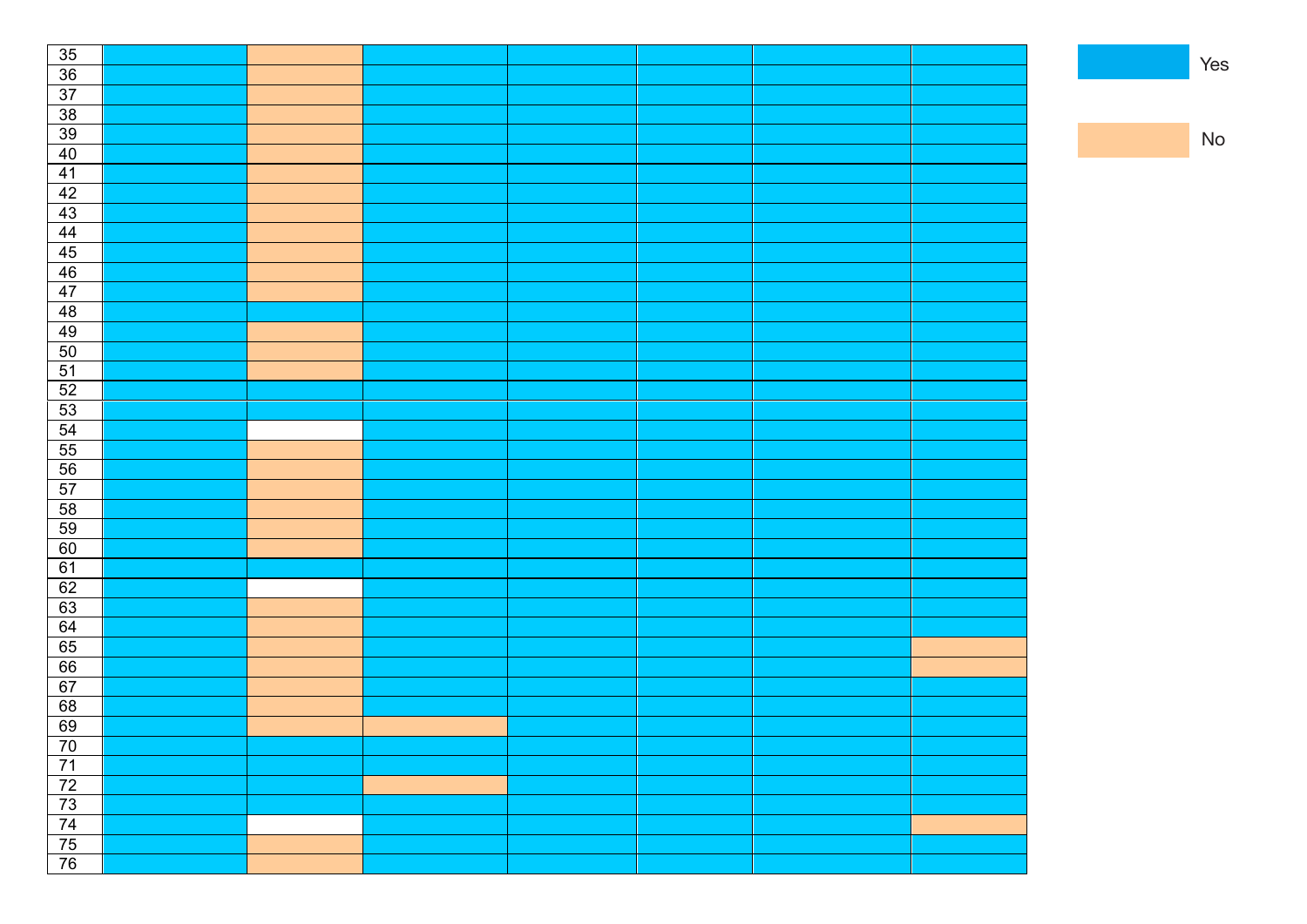| 77                                 |          |  |  |  |
|------------------------------------|----------|--|--|--|
| $\frac{78}{79}$                    |          |  |  |  |
|                                    |          |  |  |  |
|                                    |          |  |  |  |
| $\frac{80}{81}$                    | Not sure |  |  |  |
| 82                                 |          |  |  |  |
| 83                                 |          |  |  |  |
| $\frac{84}{85}$ $\frac{85}{86}$    |          |  |  |  |
|                                    |          |  |  |  |
|                                    |          |  |  |  |
| 87                                 |          |  |  |  |
| 88                                 |          |  |  |  |
| 89                                 |          |  |  |  |
| 90                                 |          |  |  |  |
| 91                                 |          |  |  |  |
| 92                                 |          |  |  |  |
| 93                                 |          |  |  |  |
|                                    |          |  |  |  |
|                                    |          |  |  |  |
| $\frac{94}{95}$<br>$\frac{95}{96}$ |          |  |  |  |
| 97                                 |          |  |  |  |
| 98                                 |          |  |  |  |
| 99                                 |          |  |  |  |
| 100                                |          |  |  |  |
| 101                                |          |  |  |  |
| 102                                |          |  |  |  |
| 103                                |          |  |  |  |
| $\frac{104}{ }$                    |          |  |  |  |
| 105                                |          |  |  |  |
| 106                                |          |  |  |  |
| 107                                |          |  |  |  |
| 108                                |          |  |  |  |
| 109                                |          |  |  |  |
| 110                                |          |  |  |  |
| 111                                |          |  |  |  |
| $112$                              |          |  |  |  |
| $\overline{113}$                   |          |  |  |  |
| $\frac{114}{114}$                  |          |  |  |  |
| 115                                |          |  |  |  |
| 116                                |          |  |  |  |
| $\frac{117}{117}$                  |          |  |  |  |
| $\frac{118}{ }$                    |          |  |  |  |

Yes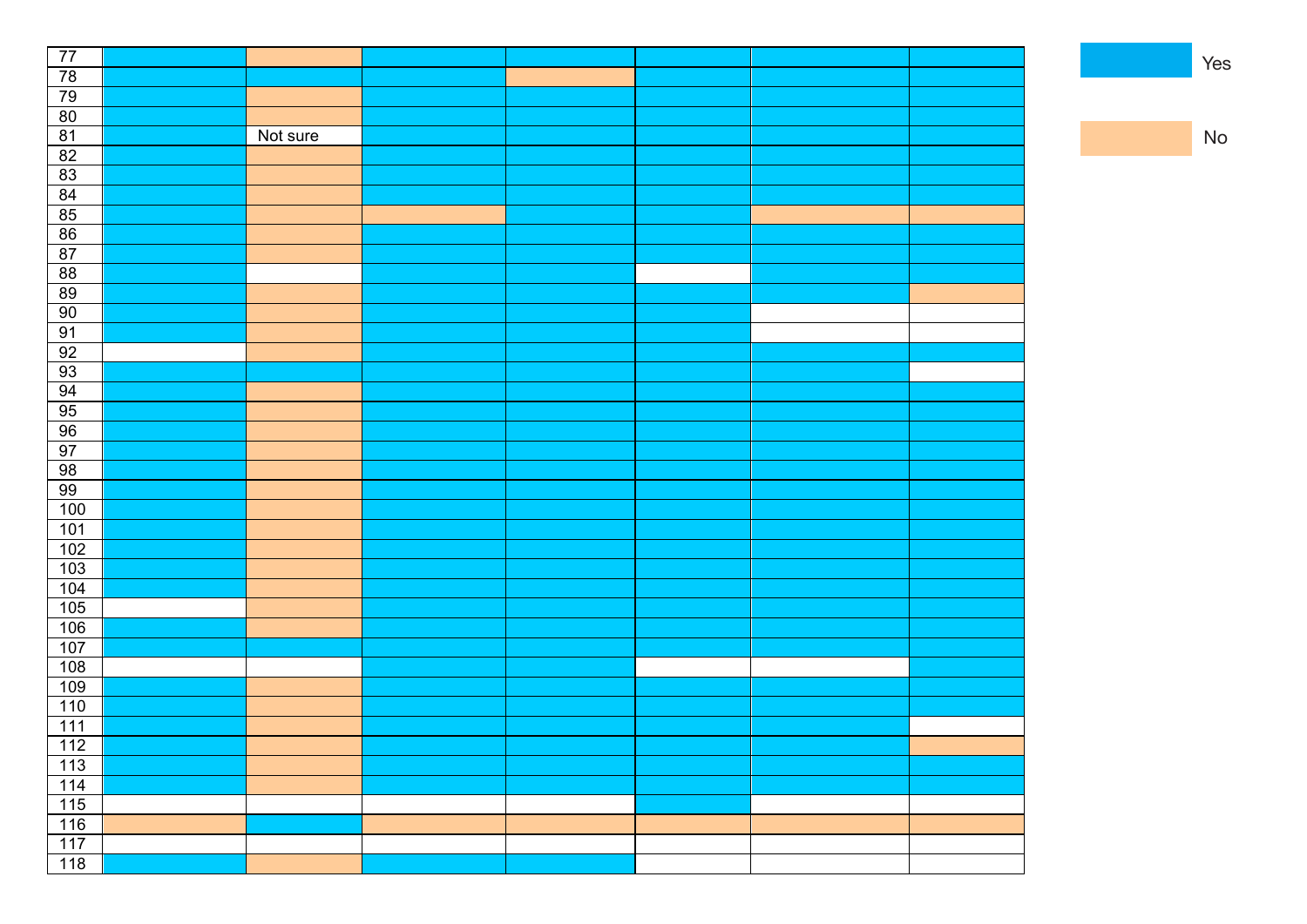| 119                                                   |  |  |  |  |
|-------------------------------------------------------|--|--|--|--|
| 120                                                   |  |  |  |  |
| $121$                                                 |  |  |  |  |
| $\overline{122}$                                      |  |  |  |  |
| 123                                                   |  |  |  |  |
| $\overline{124}$                                      |  |  |  |  |
| $\overline{125}$                                      |  |  |  |  |
| 126                                                   |  |  |  |  |
| 127                                                   |  |  |  |  |
| 128                                                   |  |  |  |  |
| 129                                                   |  |  |  |  |
| $\frac{130}{ }$                                       |  |  |  |  |
| 131                                                   |  |  |  |  |
| $\overline{132}$                                      |  |  |  |  |
| 133                                                   |  |  |  |  |
| 134                                                   |  |  |  |  |
| $\overline{135}$                                      |  |  |  |  |
| 136                                                   |  |  |  |  |
| 137                                                   |  |  |  |  |
| 138                                                   |  |  |  |  |
| 139                                                   |  |  |  |  |
| $\frac{140}{ }$                                       |  |  |  |  |
| $141$                                                 |  |  |  |  |
| $\overline{142}$                                      |  |  |  |  |
| $\overline{143}$                                      |  |  |  |  |
| 144                                                   |  |  |  |  |
| 145                                                   |  |  |  |  |
| 146                                                   |  |  |  |  |
| $\frac{147}{1}$                                       |  |  |  |  |
| 148                                                   |  |  |  |  |
| <u>149</u>                                            |  |  |  |  |
| 150                                                   |  |  |  |  |
| 151                                                   |  |  |  |  |
| $\overline{152}$                                      |  |  |  |  |
| 153                                                   |  |  |  |  |
| 154                                                   |  |  |  |  |
|                                                       |  |  |  |  |
|                                                       |  |  |  |  |
|                                                       |  |  |  |  |
|                                                       |  |  |  |  |
|                                                       |  |  |  |  |
| $\frac{155}{156}$ $\frac{157}{158}$ $\frac{159}{160}$ |  |  |  |  |

No